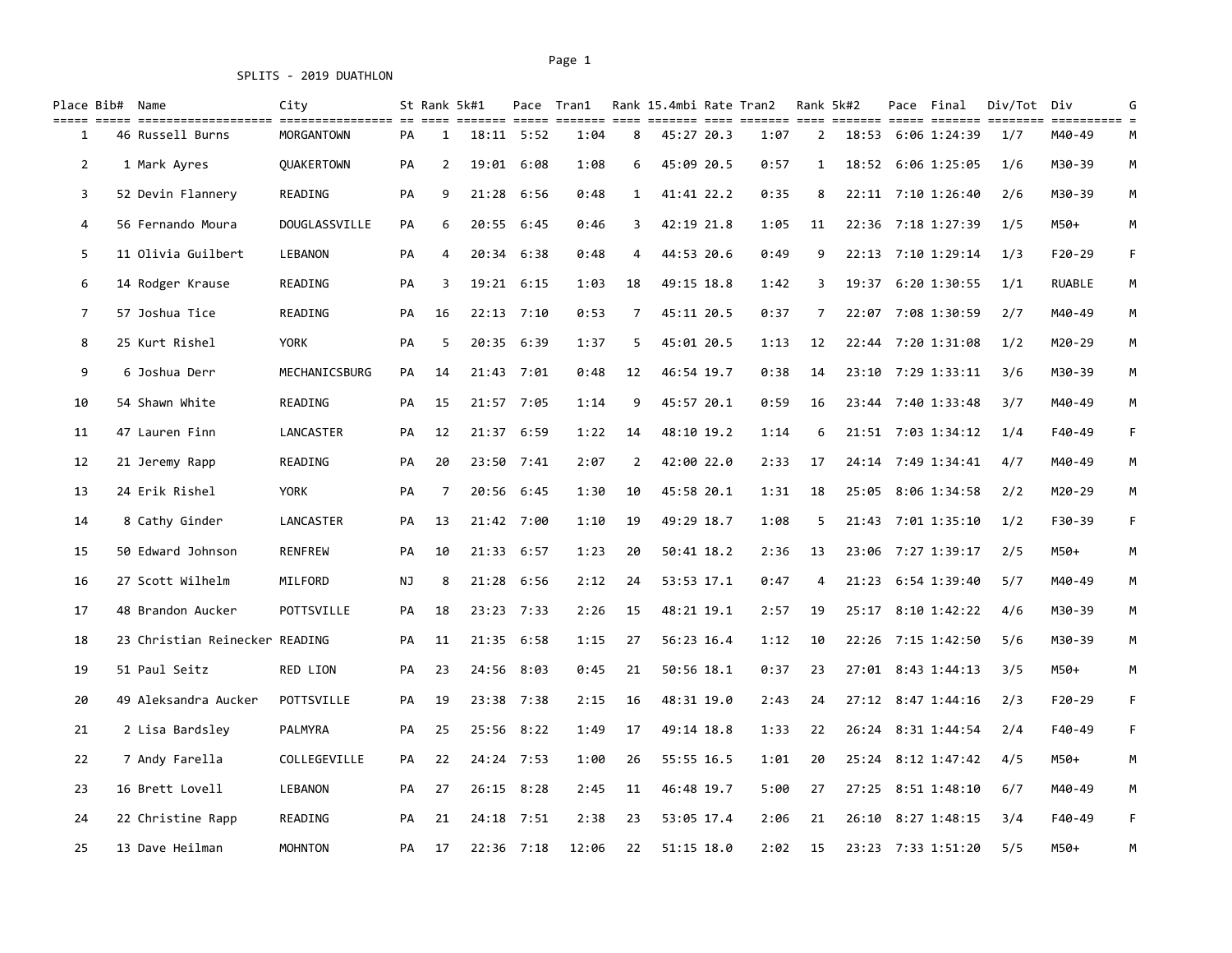## Page 2 and 2 and 2 and 2 and 2 and 2 and 2 and 2 and 2 and 2 and 2 and 2 and 2 and 2 and 2 and 2 and 2 and 2

## SPLITS - 2019 DUATHLON

| Place Bib# | Name                  | City           |    | St Rank 5k#1 |            | Pace        | Tran1 |      | Rank 15.4mbi Rate Tran2 |      | Rank 5k#2 |       | Pace Final          | Div/Tot Div |          | G   |
|------------|-----------------------|----------------|----|--------------|------------|-------------|-------|------|-------------------------|------|-----------|-------|---------------------|-------------|----------|-----|
| 26         | 19 Angel Nieto        | READING        | PA | 30           |            | 28:36 9:14  | 1:04  | 25   | 54:45 16.9              | 1:01 | 29        | 28:09 | 9:05 1:53:33        | 7/7         | M40-49   | M   |
| 27         | 18 Shane Neiffer      | POTTSTOWN      | PA | -29          | 26:42 8:37 |             | 1:23  | 29   | 58:36 15.8              | 1:01 | -26       |       | 27:23 8:50 1:55:04  | 2/2         | F30-39   | - F |
| 28         | 17 Gabrielle Marshall | READING        | PA | 26           |            | 26:10 8:27  | 2:06  | -28  | $57:33$ 16.1            | 1:53 | -28       |       | 28:05 9:04 1:55:45  | 3/3         | $F20-29$ | E.  |
| 29         | 15 Damian Loeper      | POTTSVILLE     | PA | 28           | 26:19      | 8:30        | 2:53  |      | 30 1:00:37 15.2         | 2:00 | 25        |       | 27:13 8:47 1:59:00  | 6/6         | M30-39   | M   |
| 30         | 61 Tiffany Meyer      | CRESSONA       | PA | 24           | 25:10 8:08 |             | 1:30  |      | 31 1:08:48 13.4         | 1:13 | 30        |       | 29:41 9:35 2:06:21  | 4/4         | F40-49   | F.  |
| 31         | 12 Janet Heilman      | <b>MOHNTON</b> | PA | 31           |            | 36:05 11:39 | 1:43  | - 13 | 48:09 19.2              | 2:01 | 31        |       | 41:01 13:14 2:08:57 | 1/1         | F50+     | F.  |

## \*\*\*\*\*\*\*\*\*\*\*\*\*\*\*\*\*\*\*\*\*\*\*\*\*\*\*\* RELAYS \*\*\*\*\*\*\*\*\*\*\*\*\*\*\*\*\*\*\*\*\*\*\*\*\*\*\*\*\*\*\*\*\*\* RELAY RESULTS

| 5k#2           | Place Bib# Team name<br>Pace Final                 |     | Tea/Tot Team t                                                                                 | Runner        | Cyclist                                           | Runner2            |              | Rank 5k#1     |              | Pace Tran1 |                | Rank 15.4mbi Rate Tran2 |      | Rank                     |
|----------------|----------------------------------------------------|-----|------------------------------------------------------------------------------------------------|---------------|---------------------------------------------------|--------------------|--------------|---------------|--------------|------------|----------------|-------------------------|------|--------------------------|
| 1              | 19:12 6:12 1:24:27                                 | 1/7 | ======= ===== ======= ======== ======<br>31 Hard and fast, that's how we r Brock Kline<br>COED |               | Stephanie Myers                                   |                    | $2^{\circ}$  |               | 18:58 6:07   | 0:20       | 10             | 45:41 20.2              | 0:19 | $\overline{2}$           |
| $\overline{2}$ | 20:59 6:47 1:26:04 2/7                             |     | 37 More legs than a bucket of chicke Denton Quick<br>COED                                      |               | Melissa Hummel                                    | Stephen Stadelmeye |              | 13 24:55 8:03 |              | 0:25       | 3              | 39:13 23.6              | 0:34 | $\overline{\mathbf{3}}$  |
| 3              | 55 Wheels and the Legman<br>15:37 5:03 1:26:06 1/5 |     | imable                                                                                         |               |                                                   |                    | $\mathbf{1}$ |               | 16:04 5:11   | 0:33       | 15             | 53:26 17.3              | 0:27 | $\overline{1}$           |
| 4              | 40 Reinecker Relay<br>22:42 7:20 1:27:43 3/7       |     | COED                                                                                           | Kelly Sacks   | Daniel Ciabattoni Keira Monaghan                  |                    | 16           |               | 25:50 8:20   | 0:33       | 2              | 37:58 24.3              | 0:42 | - 9                      |
| 5              | 63 Team BOS<br>23:24 7:33 1:29:39                  | 1/3 | <b>MTEAM</b>                                                                                   |               |                                                   |                    | $\mathbf{R}$ |               | 20:57 6:46   | 1:41       | 6              | 43:22 21.3              | 0:17 | 12                       |
| 6              | 59 LLK<br>21:48 7:02 1:30:23                       | 1/5 | FTEAM                                                                                          |               |                                                   |                    | 11           |               | $23:24$ 7:33 | 0:44       | $\overline{7}$ | 44:06 21.0              | 0:22 | $\overline{4}$           |
| 7              | 38 Penn National Gaming<br>26:03 8:24 1:32:40      | 4/7 | COED                                                                                           |               | Aiden Schippers Kathleen Schippers Eric Schippers |                    | 12           |               | 23:40 7:38   | 0:38       | 5 <sup>1</sup> | 41:49 22.1              |      | $0:32$ 14                |
| 8              | 39 97 Red Knights<br>22:25 7:14 1:33:03            | 2/3 | <b>MTEAM</b>                                                                                   |               | Ramon Toro                                        |                    | 14           |               | 25:02 8:05   | 0:49       | 8              | 44:21 20.8              | 0:27 | $\overline{7}$           |
| 9<br>22:02     | 53 Team 1<br>7:07 1:35:24                          | 5/7 | COED                                                                                           |               |                                                   |                    | 5            |               | 21:05 6:48   | 0:59       | 14             | 50:59 18.1              | 0:21 | $\overline{\phantom{0}}$ |
| 10             | 36 Golden Girls                                    |     |                                                                                                | Becky Stitzel | Catherine Drake                                   | Traci Strobel      | $7^{\circ}$  |               | 21:53 7:04   |            | $0:52$ 13      | 49:48 18.6              | 0:39 | 10                       |